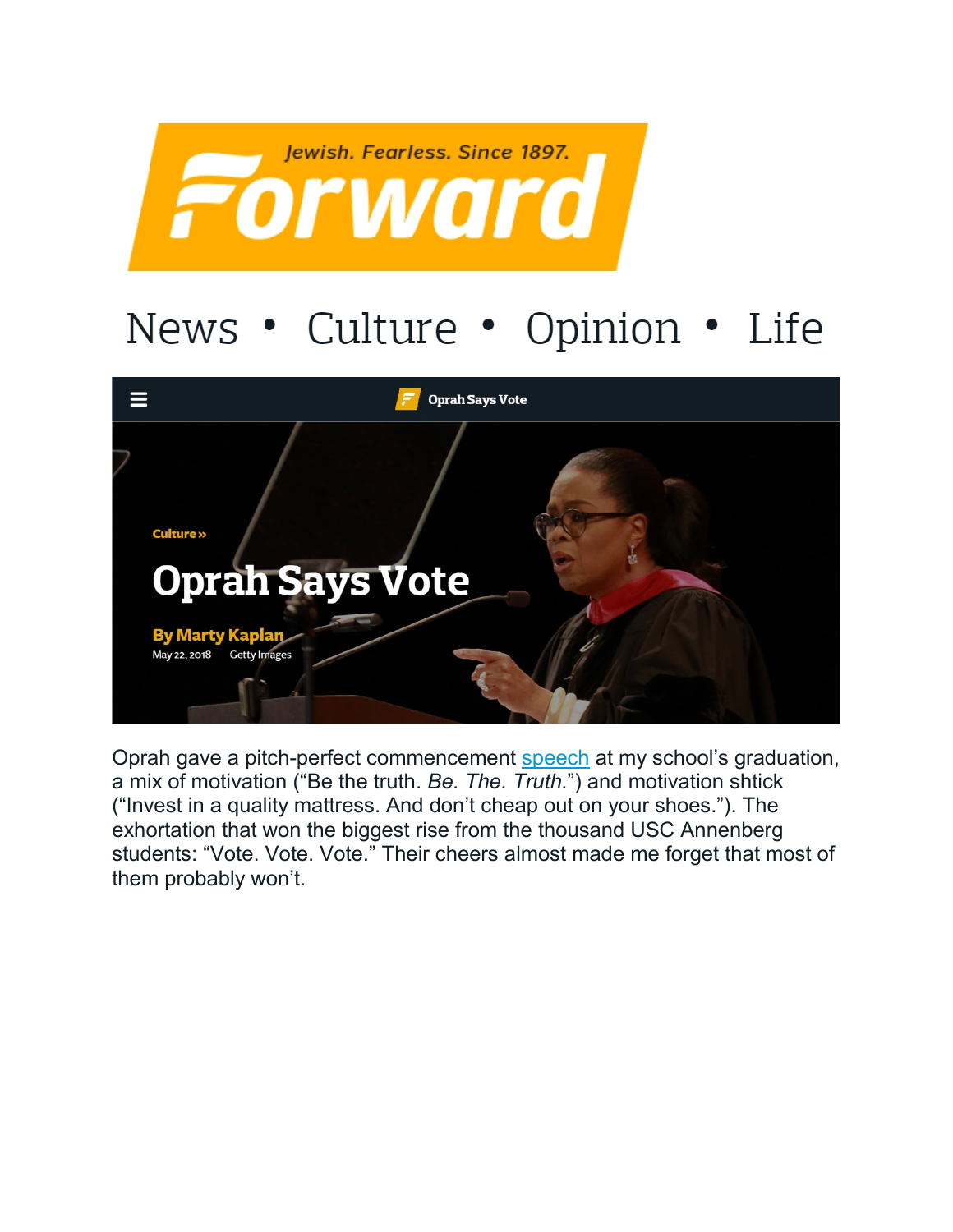

California — which provides most of the students for The University of Southern California — is closing in on 20 million registered voters. That's a record number for the state, and an impressive [three-quarters](http://www.ppic.org/publication/californias-likely-voters/) of its voting-age population. But as many as [two-thirds of California's registered voters](http://www.latimes.com/politics/la-pol-ca-road-map-voter-turnout-primary-20180513-story.html) – more than 13 million people — won't vote in the June 5 primaries.

Nationwide, 40 million Americans who voted in the 2016 presidential election [won't be voting](http://data.voterparticipation.org/wp-content/uploads/2017/07/Report.VPC_.Drop-Off.fi_.2017.06.29.pdf) in the 2018 midterm election. Some voters may (wrongly) feel that off-year primaries are too parochial or lackluster to care about, but that's a voter chunk the size of the entire population of Canada deciding not to vote in races that will determine the nation's course for the next two years. Especially dispiriting is the millennial demographic. Of Americans aged 18 to 29, only 37% [say](https://www.thecrimson.com/article/2018/4/11/iop-poll-spring-2018/) that they're definitely going to vote in November.

Clearly Oprah's got her work cut out for her.

She used two arguments to persuade her audience — the whole country, really — to vote, vote, vote.

One is moral: Good citizens vote. It's our duty. "People died for that right," she told the students. "I think about that every time I cast a vote. So don't let their sacrifice be in vain."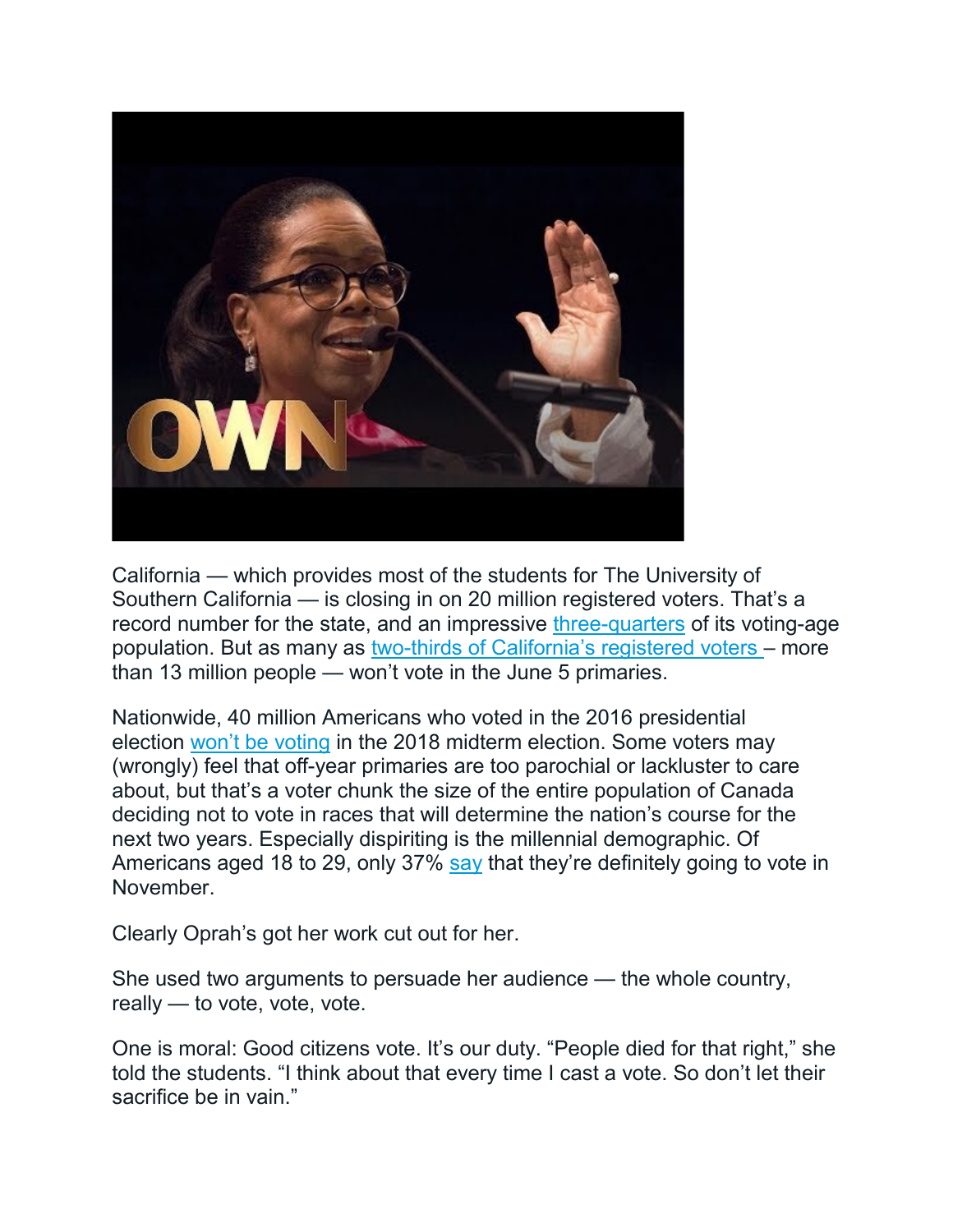The other is instrumental: Voting makes office-holders accountable. It throws the bums out. "Pay attention to what the people who claim to represent you are doing and saying in your name," she said, "and if they've not done right by you, if their policies are at odds with your core beliefs, then you have a responsibility to send them packing. If they go low (thank you, Michelle Obama), … we go to the polls." The students loved that.

They're good arguments. I've been hearing and making them since high school. I don't want to get on Oprah's bad side, but it doesn't look like they've been working.

Since Jimmy Carter was elected in 1976, the [highest voting-age turnout](http://www.pewresearch.org/fact-tank/2017/05/15/u-s-voter-turnout-trails-most-developed-countries/) was only 58%, when Barack Obama won in 2008. At America's best, then, nearly 82 million eligible voters [didn't vote](https://www.factcheck.org/2009/01/2008-voter-turnout/) — the population of Germany.

We say that Reagan's 1984 victory was a landslide, but he won just 31.3% of the voting-age population. With seven out of 10 voting-age Americans not voting for him, what kind of mandate is that? Our turnout sucks by international standards, too: Compared to recent nationwide elections in 35 developed democracies — the OECD member nations — [U.S. turnout in 2016](http://www.pewresearch.org/fact-tank/2018/05/21/u-s-voter-turnout-trails-most-developed-countries/)  [ranked 28](http://www.pewresearch.org/fact-tank/2018/05/21/u-s-voter-turnout-trails-most-developed-countries/) — just below Estonia.

So why aren't more Americans voting?

To start with, some people want to vote, but can't. In additition to mischief like [misdirection](https://mashable.com/2016/11/07/texts-indiana-voters-wrong-polling-stations/) and [bullying,](http://www.demos.org/publication/bullies-ballot-box-protecting-freedom-vote-against-wrongful-challenges-and-intimidation) some states have instituted deliberate voter suppression strategies. Purporting to protect elections from [pretend voter](https://www.brennancenter.org/issues/voter-fraud)  [fraud,](https://www.brennancenter.org/issues/voter-fraud) partisan majorities in a number of states have reduced turnout by making it harder for political, racial and demographic minorities to register and to vote.

Gerrymandering has also maximized the power of some voters and minimized the impact of others by creating, for example, large party majorities in two neighboring districts rather than two marginal seats. And though the origin of the Electoral College isn't partisan, its effect is: [Low-population red states](http://www.slate.com/articles/news_and_politics/map_of_the_week/2012/11/presidential_election_a_map_showing_the_vote_power_of_all_50_states.html)  [select more electors per voter than high-population blue states.](http://www.slate.com/articles/news_and_politics/map_of_the_week/2012/11/presidential_election_a_map_showing_the_vote_power_of_all_50_states.html) But even if those inequities were taken off the table, I wonder whether we'd get Swedish- (82.6%) or Israeli- (72.3%) sized turnout.

Americans agree in principle with the moral argument for voting: Asked what actions are very important to take to be a good citizen, more people picked [voting in elections](http://www.people-press.org/2018/04/26/9-the-responsibilities-of-citizenship/) than anything else. But I think that answer needs to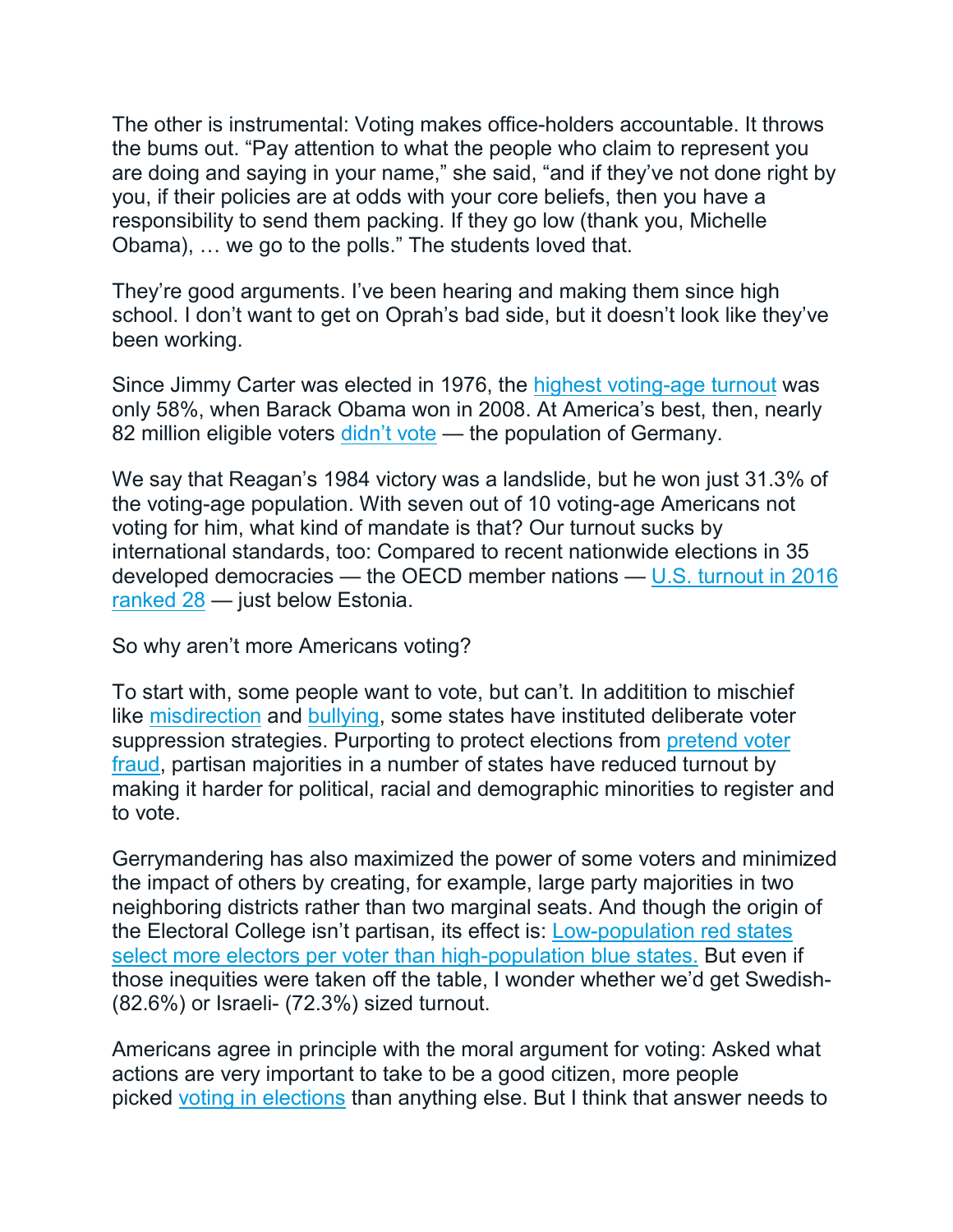be discounted by Americans' [trust in government,](http://www.people-press.org/2017/12/14/public-trust-in-government-1958-2017/) which has sunk to historic lows. It fell off a cliff during Vietnam and Watergate, and it hasn't broken 20% for the last five years.





## Oh Kaplan, My Kaplan

You can't blame Americans for being turned off by electoral politics. Campaigns sleaze makes us want to take a shower. That's what it's designed to do: nauseate your opponent's voters into staying home. Our perverse campaign finance system, unique among democracies, is an open sewer. Campaign coverage has been weaponized. The business model of news media and social media – capturing and monetizing our attention – has hooked us on melodrama, addicted us to outrage and made us sitting ducks for propaganda and disinformation, both domestic and foreign, whose prime purpose is to suppress turnout. No wonder we want to flee the info-tainment freak show.

If people believed that voting could clean the stables, they'd swarm to the polls. But there's a bumper sticker about the paradox of trying that: "Don't vote – it only encourages them." Less than a third of millennials "think that running for office is an honorable thing to do," [the Economist points out,](https://www.economist.com/united-states/2014/10/16/lets-set-the-world-on-fire) citing a Harvard study, "while two-thirds think that politicians mostly go into public service for selfish reasons." Vote them out, Oprah says. But does it really matter who represents you, if the place you send the new ones is the same cesspool that fouled the ones you sent packing?

Americans may have given up on the circus, but we haven't given up on one another. A [study by the Google Civic Innovation Team](https://ai.google/research/pubs/pub44180) details Americans' "complicated relationship with civic duty" — and it's more complicated than voting or not. [De Tocqueville marveled](http://www.press.uchicago.edu/Misc/Chicago/805328.html) at "the associations that are formed in civil life and which have an object that is in no way political" by "Americans of all ages, all, conditions, all minds." Nearly two centuries later, Google mapped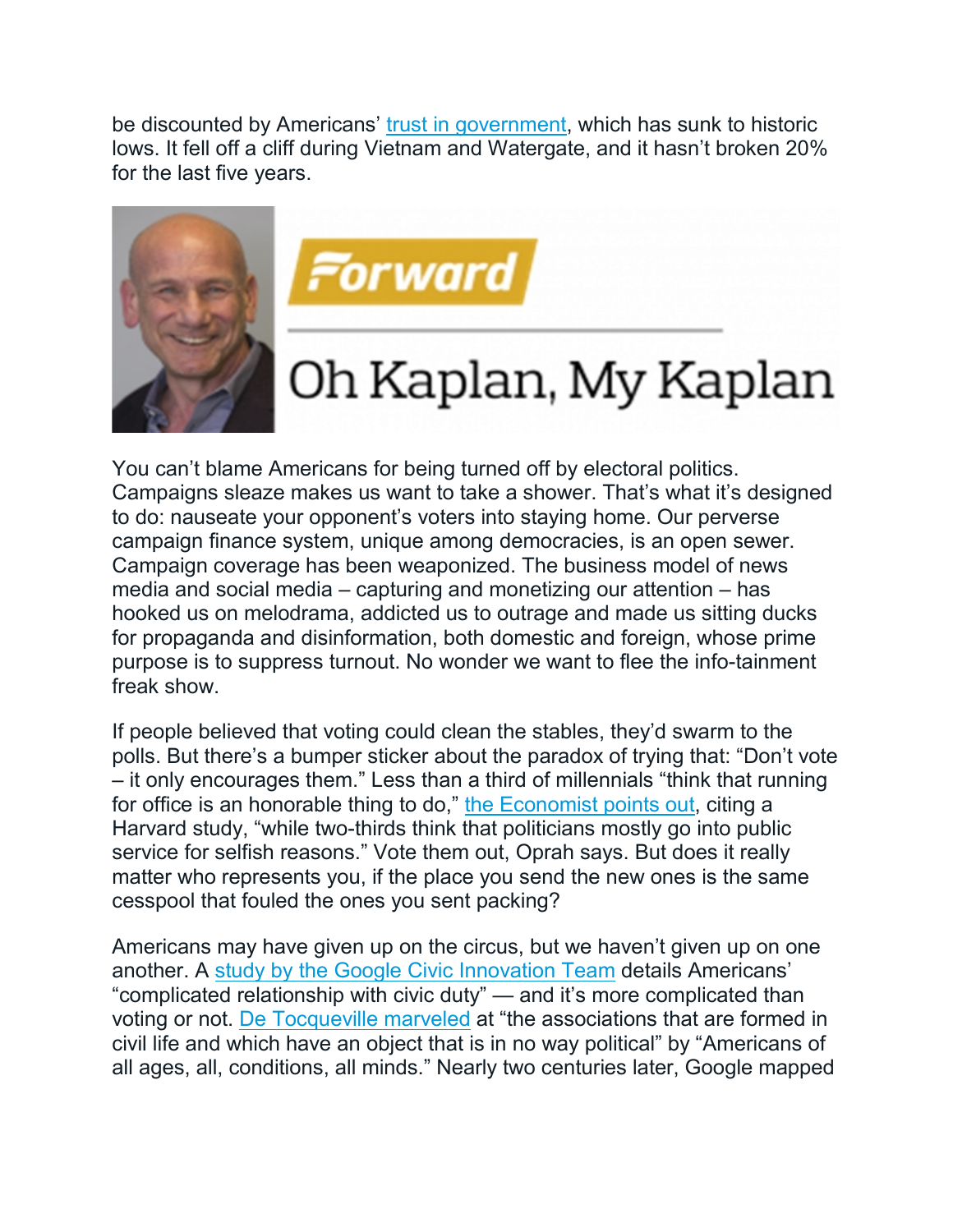a broad "ecosystem of institutions and individuals working hard to make our civic life more inclusive and meaningful."

We volunteer, we raise money for causes, we sign petitions, we attend community meetings, we work on neighborhood problems, we feel that we matter – but "politics" is not the name we give that.

When I vote, I have no illusions about the consequence of my voting. There is zero chance that my vote will change the outcome of the election. Yeah, I know: "If everyone felt that way…." But there is also zero chance that anything I say or do will change how anyone else feels, let alone how everyone else feels, about whether to vote or who to vote for. Nevertheless, I will vote in June, and in November, and in as many more elections as my future will allow.

So will a staggering percentage of other Jews. Though we make up only between 2% and 4% of the total presidential vote, Jews have [the highest voter](http://www.jewishvirtuallibrary.org/the-pro-israel-and-pro-arab-lobbies)  [turnout](http://www.jewishvirtuallibrary.org/the-pro-israel-and-pro-arab-lobbies) of any ethnic group. Eighty-four percent of Jews say they vote [always](http://www.jewishvirtuallibrary.org/jsource/US-Israel/jewturnout.pdf)  [or nearly always.](http://www.jewishvirtuallibrary.org/jsource/US-Israel/jewturnout.pdf) In 2008, [96% of Jews voted,](https://www.reuters.com/article/us-usa-campaign-jewish-vote-numbers-idUSBRE86N05Z20120724) some [30 points higher](https://www.washingtonpost.com/news/the-fix/wp/2013/04/29/black-turnout-was-higher-than-white-turnout-in-2012-and-2008/?utm_term=.751e98992907) than black turnout.

What accounts for it? Age, income and education may play a role; so might experience or memory of anti-democratic and anti-Semitic regimes, and the obligation to be a good citizen-steward of social justice policy, and of the U.S. relationship with Israel. I see myself in all that, but for me there's something else as well, a sort of Jewish version of Pascal's wager.

A few years ago, on Yom Kippur afternoon, I led a seminar between the Mincha and Yizkor services, one of several offered at my Reform congregation, Temple Israel of Hollywood. My rabbi invited me to pick a topic. I chose this: "If I'm Not So Sure I Believe in God, What Am I Doing Here Today, Anyway?" A hundred people, maybe more, showed up, so it was more like a town hall than a study group. People came to hear how other people, and how they themselves, answered the question. The most common answer: "It makes no sense." The second most common: "It's the right thing to do." The third: "You never know." By the end, pretty much everyone was saying, "All of the above."

That's how I feel about voting. You never know. It doesn't make sense. But even without making sense, it's the right thing to do.